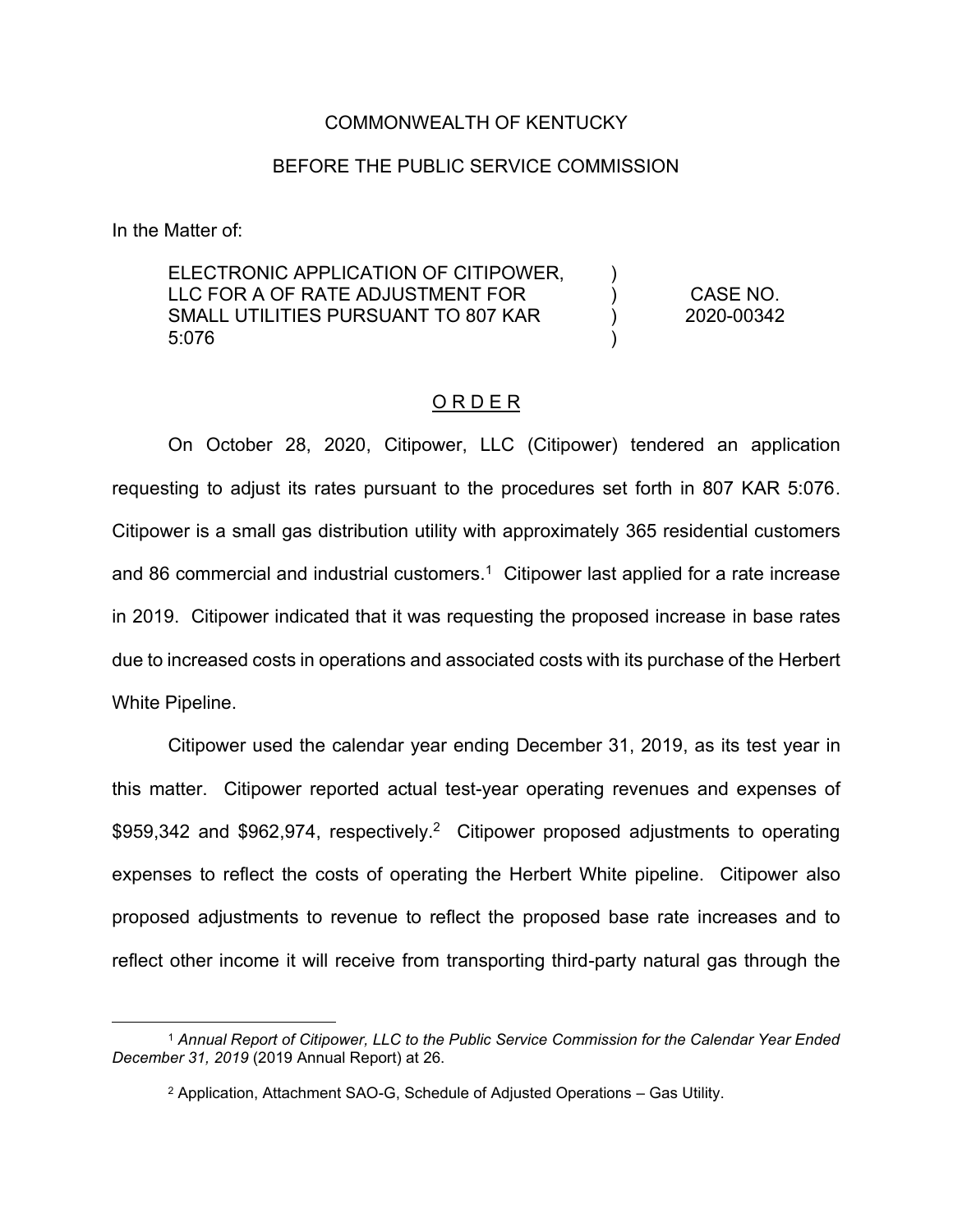Herbert White pipeline. Citipower's proposed adjustments to revenue and expenses are discussed below.

Citipower indicated that its pro forma operations support an increase in the revenue requirement for base rates of \$239,627. $3$  The base rates Citipower proposed will produce annual base rate revenues of \$1,390,417, which represents an increase of \$239,627, or 20.82 percent, over Citipower's normalized test-year base rate revenues of \$1,150,790. 4

#### TEST YEAR

The calendar year that ended December 31, 2019, is being used as the test year to determine the reasonableness of Citipower's existing and proposed base rates. This test year is required by 807 KAR 5:076, Section 9, and therefore the Commission finds the use of this test year to be appropriate.

#### INCOME STATEMENT

Citipower made a total of six adjustments to test year operating expenses and revenues. The Commission has further determined that additional adjustments are necessary to ensure that Citipower's rates are fair, just and reasonable. The pro forma income statement is attached in Appendix A and each of the adjustments is discussed separately below.

<sup>&</sup>lt;sup>3</sup> Application, ARF Form 1 – Attachment RR-OR – January 2014, Revenue Requirement Calculation – Operating Ratio Method.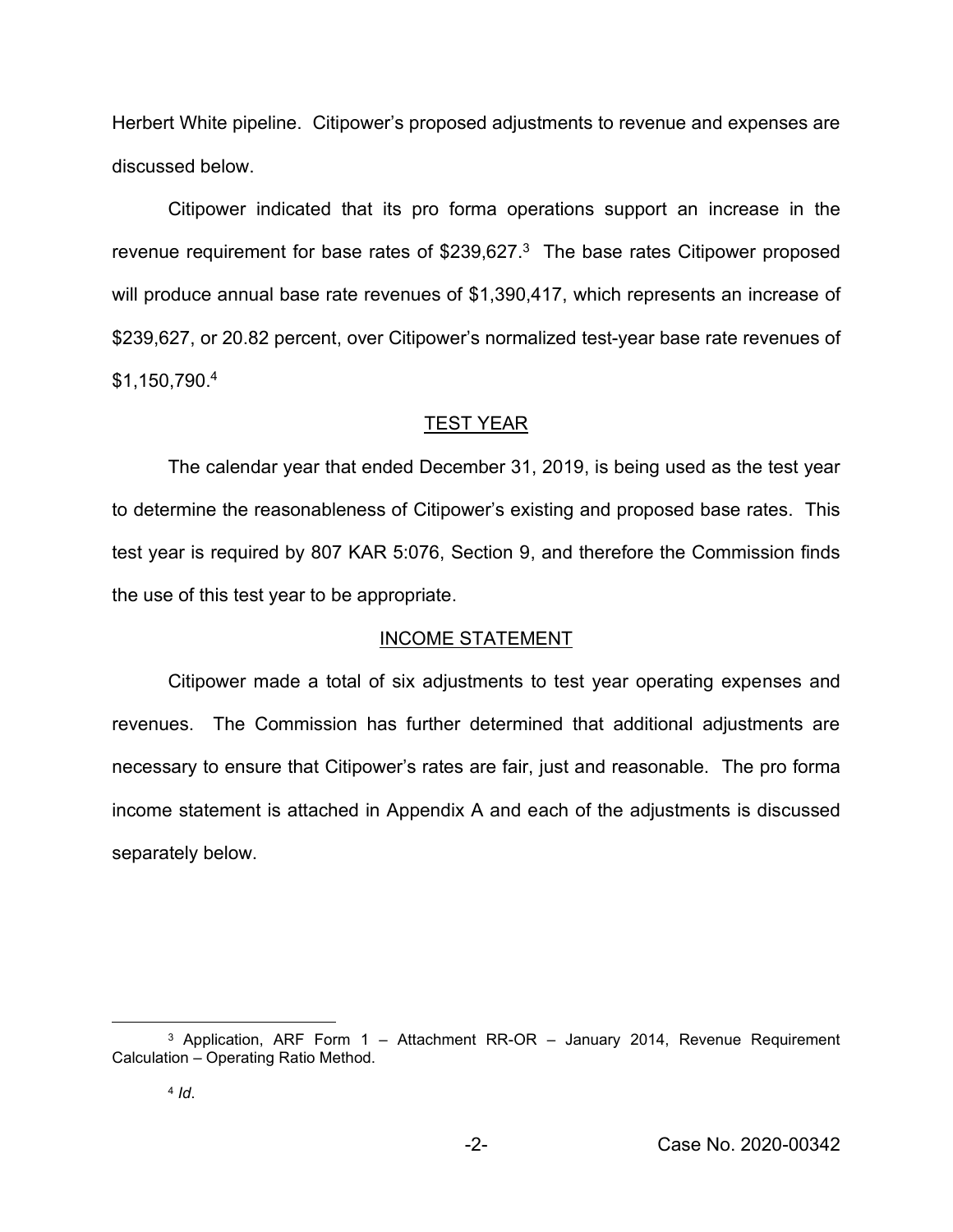#### Gas Cost Revenues and Expenses

Citipower based its requested rate increase on its total gas service revenues and operating expenses of \$959,342 and \$962,974, respectively. Included in the gas service revenues are \$342,019 of revenues that were recovered through Citipower's Gas Cost Recovery (GCR) mechanism and operating expenses included natural gas purchases of \$332,100. 5

The Commission's established ratemaking practice is to exclude gas costs that are recovered through the GCR mechanism from the calculation of a gas utility's base rates. Consistent with this established ratemaking practice, the Commission is reducing operating revenues by \$342,019 and expenses by \$332,100.<sup>6</sup>

#### Revenue

Citipower made a revenue adjustment of \$85,327 for residential sales and \$353,216 for commercial and industrial sales. These totals include the rate increase granted by Case No. 2009-00109, <sup>7</sup> which was implemented in 2020 and a \$239,627 adjustment to revenue for the proposed rate. $8$  The Commission finds the adjustment for the increased revenues from Case No. 2019-00109 to be proper and should be allowed. However, the inclusion of the proposed revenue increase is not proper; therefore, the Commission finds that the adjustment should be removed. This results in a decrease in

<sup>5</sup> Application, Attachment SAO-G, Schedule of Adjusted Operations – Gas Utility

<sup>6</sup> See Appendix A, Adjustment H.

<sup>7</sup> Case No. 2019-00109 *Electronic Application of Citipower, LLC for (1) an Adjustment of Rates Pursuant to 807 KAR 5:076; (2) Approval for a Certificate of Public Convenience and Necessity to Purchase Pipeline and Other Related Assets*; a*nd (3) Approval of Financing* (Ky. PSC Mar. 25, 2020).

<sup>8</sup> See Appendix A, Adjustment A.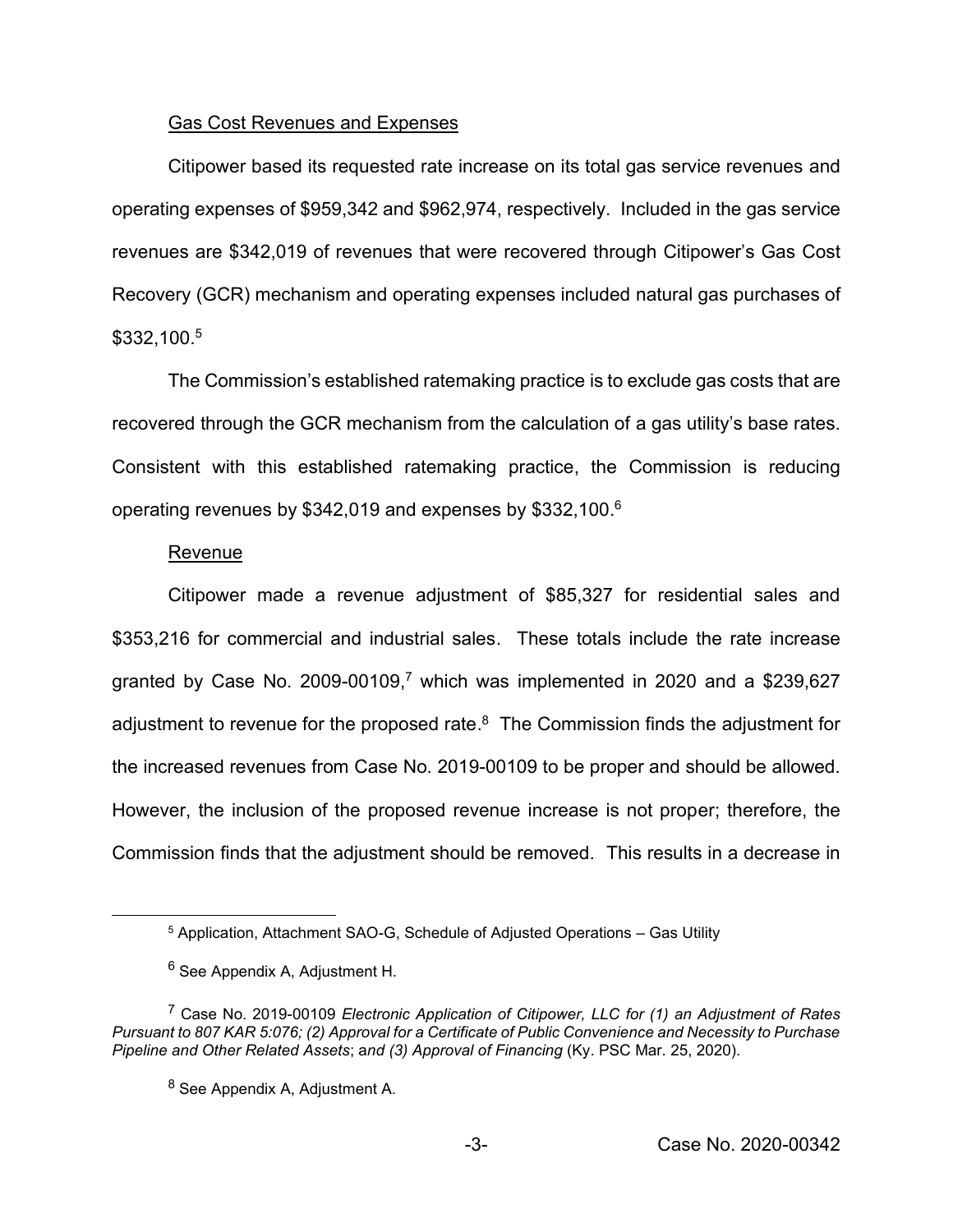residential revenue of \$48,543 and a decrease of \$191,084 for commercial and industrial sales.<sup>9</sup>

In Case No. 2019-00109, the Commission found that with the purchase of the Herbert White pipeline, 19 residential end users would become customers of Citipower and made an adjustment to revenue. These customers became customers of Citipower in 2020 outside the test year of this case and it is appropriate to include the revenue when determining rates. Thus, for the purpose of determining the effect of those customers on Citipower's revenue, the Commission will assume that their annual usage is, on average, consistent with the average usage of Citipower's existing residential customers and therefore will increase Citipower's test year residential revenue by \$8,532 based on current rates and average annual usage of 30.96 MCF.10

#### Other Income

Citipower indicated that it expected to earn an additional \$27,375 in revenue from transporting gas for producers through the Herbert White pipeline and proposed to include that expected revenue as a pro forma adjustment to other operating revenue in the base period. The Commission finds that the proposed adjustment is reasonable and should be accepted.<sup>11</sup>

#### Transmission and Distribution Expenses

Citipower proposed pro forma adjustments to transmission expenses and distribution expenses in the amount of \$37,021 and \$23,186. These adjustments reflect

-4- Case No. 2020-00342

<sup>&</sup>lt;sup>9</sup> See Appendix A, Adjustment F.

<sup>&</sup>lt;sup>10</sup> (19 x \$10.60 x12 months) + (30.96 Mcf x \$10.3958/Mcf) = \$8,532 and Appendix A, Adjustment F. <sup>11</sup> See Appendix A, Adjustment B.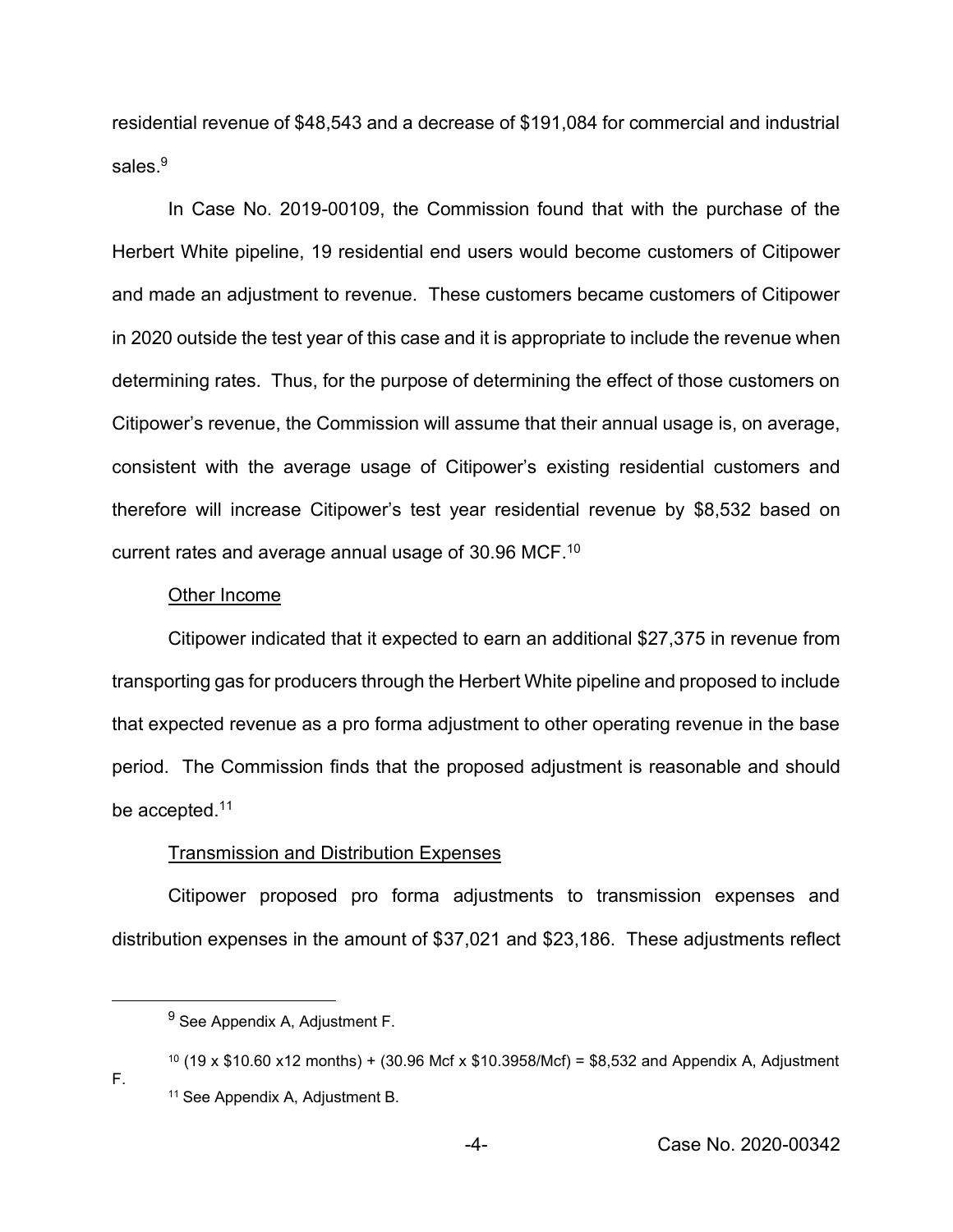the additional operation and maintenance (O&M) expense Citipower expects to incur due its operation of the Herbert White pipeline and are based on the experience of Citipower from operation of the Herbert White Pipeline in the past year. Citipower also proposed an adjustment of \$115,925 to customer accounts expense. This adjustment includes the addition of an employee and wage and salary increases. Citipower stated that the additional duties required to operate the Herbert White Pipeline as support for the additional employee. As support for the wage and salary increase, Citipower noted employees have not received any pay increases since 2014. Citipower conducted a verbal survey of pay rates of local utilities and governmental agencies to determine an appropriate pay scale and employees were given a pay increase based on market levels. The Commission finds Citipower's proposed O&M expenses to be reasonable and, therefore, accepts Citipower's proposed adjustments. 12

### CitiEnergy Management Fees

Citipower included  $$72,000^{13}$  in management fees paid to its parent CitiEnergy in its test-year administrative and general salaries expense of \$271,873. 14 The Commission disallowed recovery of the management fees paid to CitiEnergy in Citipower's three most recent rate cases<sup>15</sup> because Citipower failed to present evidence that the expense was

<sup>12</sup> See Appendix A, Adjustments C and D.

<sup>&</sup>lt;sup>13</sup> Citipower's Response to Commission Staff's First Request for Information (Staff's First Request), (filed Jan. 11, 2021), Item 14, and the attachment titled "2019\_GL\_Public.xlsx" (2019 General Ledger) at lines 2431–2438.

<sup>14</sup> 2019 Annual Report at 29.

<sup>15</sup> Case No. 2019-00109, *Electronic Application of Citipower, LLC for (1) an Adjustment of Rates Pursuant to 807 KAR 5:076; (2) Approval for a Certificate of Public Convenience and Necessity to Purchase Pipeline and Other Related Assets; and (3) Approval of Financing* (Ky. PSC Mar. 25, 2020), Case No. 2017- 00160 *Application of Citipower, LLC for a Rate Adjustment for Small Utilities Pursuant to 807 KAR 5:076* (Ky. PSC Oct. 27, 2017), and Case No. 2008-00392, *Application of Citipower, LLC for a Rate Adjustment for Small Utilities Pursuant to 807 KAR 5:076* (Ky. PSC Apr. 3, 2009).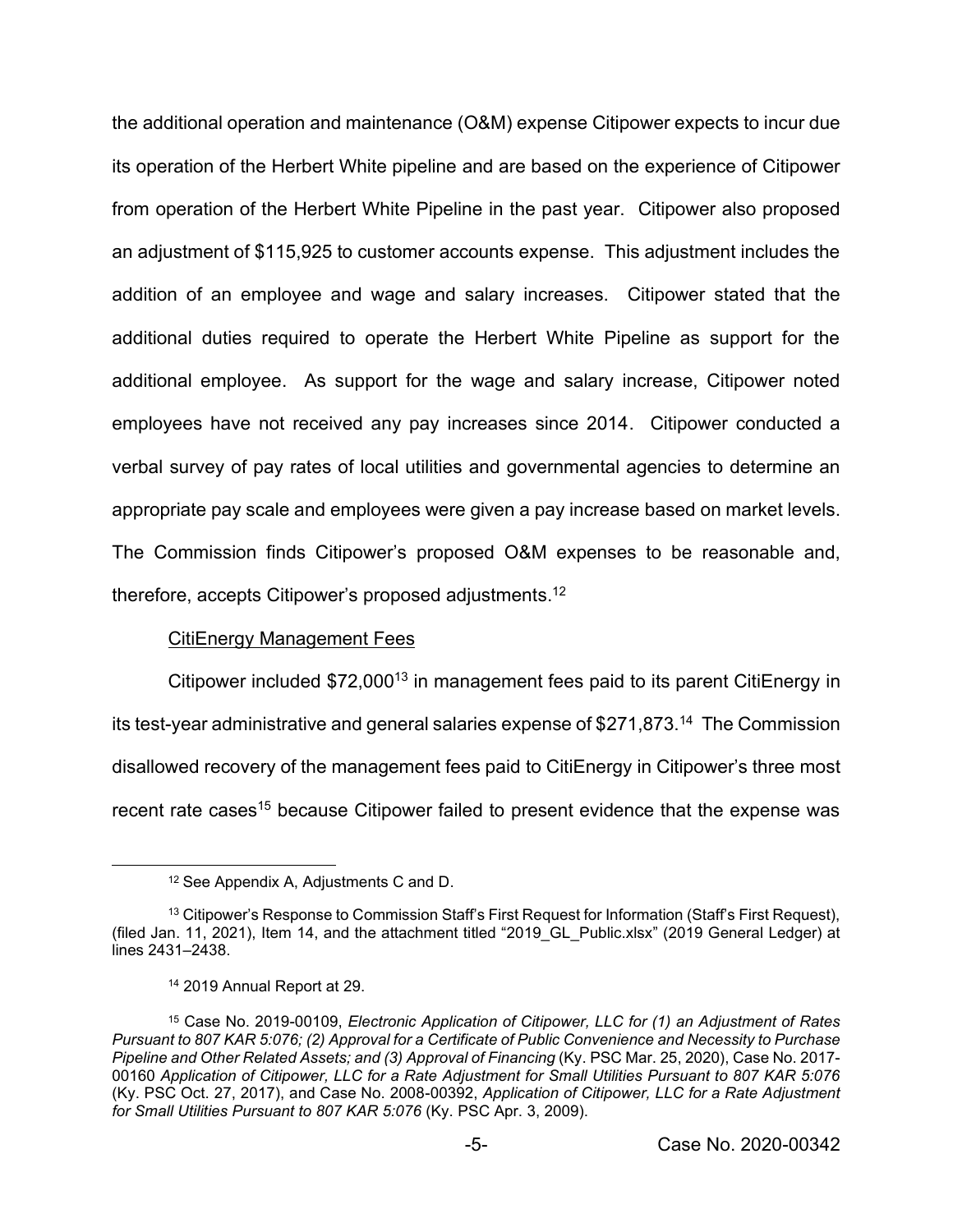the result of an arm's length transaction or was reasonable. In the present case, Citipower has presented an argument to establish that the management fee is reasonable or that it should be permitted to recover the fee from ratepayers in this matter. Citipower argues that the services provided by CitiEnergy are critical to its operations and that the duties performed by these employees could not be performed by Citipower employees. Further if these accounting and regulatory duties were not performed by CitiEnergy then it would have to contract with third parties to perform these duties at an increased cost.

Pursuant to KRS 278.2207(1), "the services and products provided to a utility by an affiliate shall be priced at the affiliate's fully distributed cost but in no event greater than the market or in compliance with the utility's existing USDA, SEC, or FERC approved cost allocation methodology." Even if the affiliate's services or products are provided at prices consistent with KRS 278.2207, they may not result in rates that are fair, just and reasonable.16 A utility seeking to recover costs for amounts paid to an affiliate for services or products has the burden of establishing that those amounts are reasonable and consistent with the requirements of KRS 278.2207(1).17

Citipower provided an exhibit to its application that explained that CitiEnergy provided tax services, billing, Commission filings and strategic management and

<sup>16</sup> KRS 278.2207(2).

<sup>17</sup> *See* KRS 278.2209 ("In any formal commission proceeding in which cost allocation is at issue, a utility shall provide sufficient information to document that its cost allocation procedures and affiliate transaction pricing are consistent with the provisions of this chapter."); *see also* KRS 278.2207(2) ("The utility shall have the burden of demonstrating that the requested pricing is reasonable."); *see* Case No. 9269, *Application of Public Service Utilities, Inc., - Boone Creek for a Rate Adjustment Pursuant to the Alternative Rate Filling for Small Utilities* (Ky. PSC Oct. 2, 1985) at 3 ("The burden of proof is on the utility to demonstrate that the outcome of [an affiliate] transaction is fair, just and reasonable, and is substantially the equivalent of an arms-length transaction.").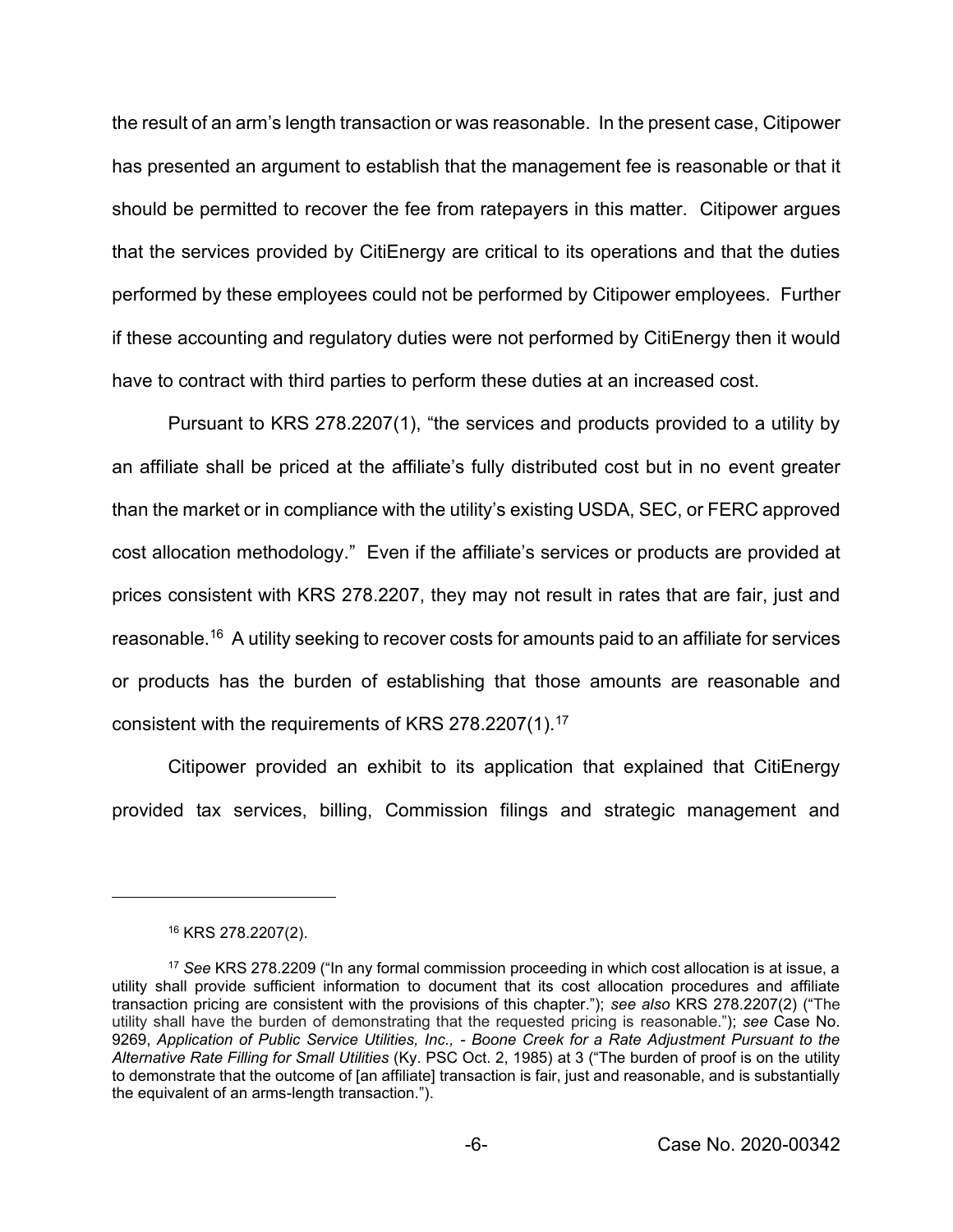planning.18 However, the exhibit was not supported by invoices, time studies, or comparable studies supporting the rates or hours set forth in the exhibit.

For the reasons discussed above, the Commission finds that Citipower failed to provide evidence that its proposed management fee allocation complies with KRS 278.2207(1)(b). Citipower has also not provided any new evidence in this proceeding to persuade the Commission to deviate from its findings in Citipower's last three rate cases regarding the CitiEnergy management fee. Therefore, based on the evidence of record, the Commission finds that Citipower has not met its burden to show that the management fee is fair, just and reasonable and therefore is reducing administrative and general salaries expense by \$72,000.19

### Employee Health and Dental Insurance

The Commission has placed greater emphasis on evaluating employee total compensation packages, including both salary and benefits programs, for market and geographic competitiveness to ensure fair rate development and has determined that in most cases, 100 percent employer-funded health and dental care does not meet that criteria.20 In every general rate case filed since 2016 in which a utility sought to recover its expenses for the payment of 100 percent of its employees' health insurance premiums,

<sup>&</sup>lt;sup>18</sup> Application at Exhibit B.

<sup>19</sup> See Appendix A, Adjustment J.

<sup>20</sup> *See, e.g.,* Case No. 2016-00434, *Application of Shelby Energy Cooperative, Inc. for an Increase in its Retail Rates* (Ky. PSC July 1, 2017) final Order at 6–7; Case No. 2016-00367, *Application of Nolin Rural Electric Cooperative Corporation for a General Rate Increase* (Ky. PSC June 21, 2017), final Order at 10–11; Case No. 2016-00365, *Application of Farmers Rural Electric Cooperative Corporation for an Increase in Retail Rates* (Ky. PSC May 12, 2017), final Order at 6–7; Case No 2016-00174, *Electronic Application of Licking Valley Electric Cooperative Corporation for a General Rate Increase* (Ky. PSC Mar. 1, 2017), final Order at 18; Case No. 2017-00349, *Electronic Application of Atmos Energy Corporation for an Adjustment of Rates and Tariff Modifications* (Ky. PSC May 3, 2018), final Order at 19.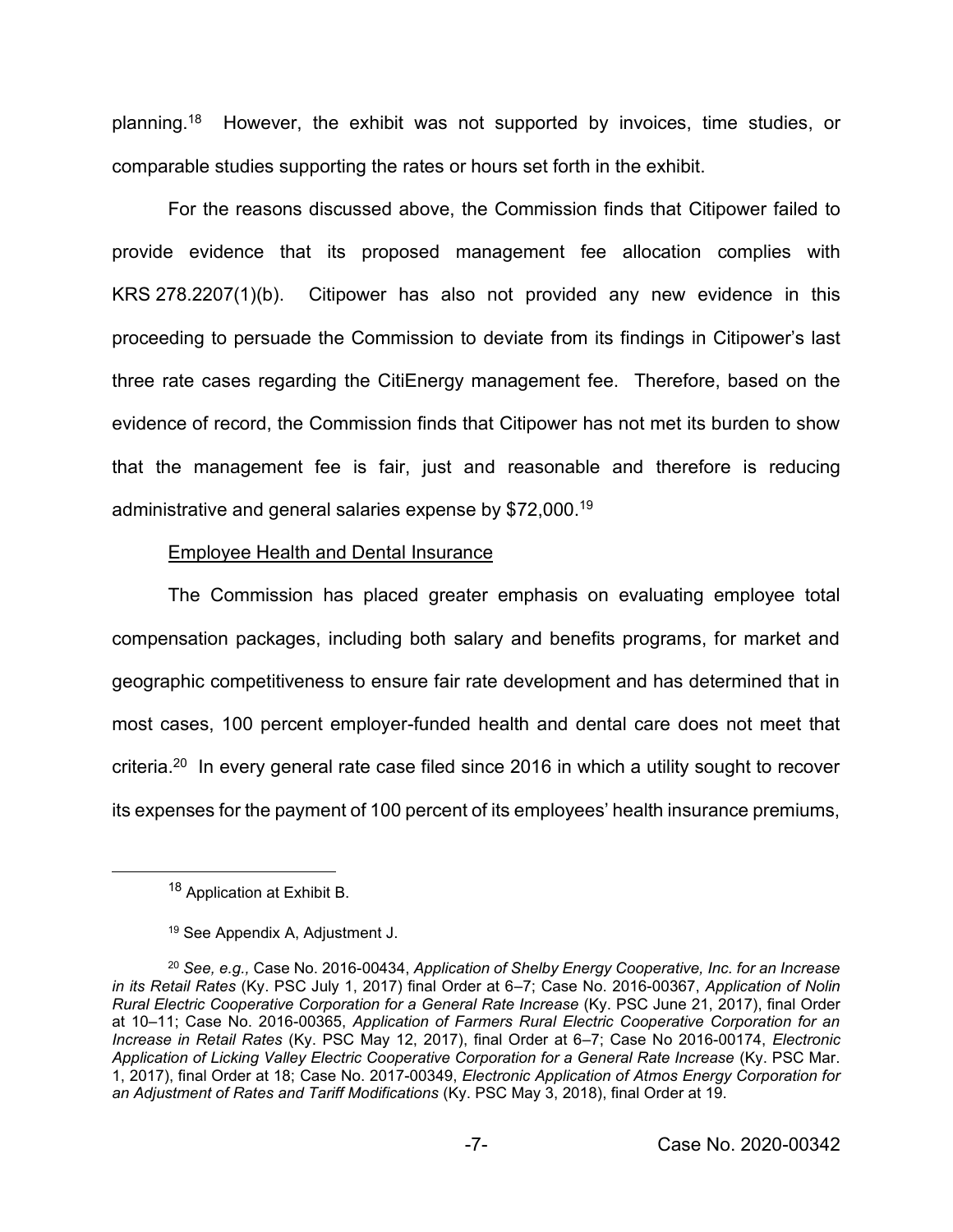the Commission has reduced test-year expenses for health insurance premiums to levels based on national average employee contribution rates. In fact, in Citipower's last rate case, the Commission reduced Citipower's health and dental insurance cost to reflect a 21 percent employee contribution rate for health insurance coverage and a 60 percent employee contribution rate for dental insurance premiums, and the Commission stated that "Citipower should establish a policy of reasonably limiting its employer contributions to health and dental insurance costs by requiring that all employees pay a portion of those premiums." 21

Citipower continues to pay 100 percent of the premiums for its employees' health and dental insurance premiums.<sup>22</sup> While the Commission does not expect every utility to offer the same benefit package, the Commission does expect compensation and benefits offered to employees to be consistent with those offered by businesses that operate in a competitive market and to be justified with compensation and benefits studies or other similar evidence. Based on the current market, it is difficult to see any circumstance under which the payment of 100 percent of health and dental insurance premiums could be justified.23 Moreover, Citipower failed to establish that the payment of 100 percent of health and dental insurance premiums is justified in its case.

<sup>21</sup> Case No 2017-00160, *Citipower* (Ky. PSC Dec. 5, 2019), final Order at 10.

<sup>22</sup> Citipower's responses to Staff's First Request, Item 24.

<sup>23</sup> *See* Bureau of Labor Statistics, Healthcare Benefits, Mar. 2018, Medical care benefits: Share of premiums paid by employer and employee, private industry workers, March 2018, Table 10 (https://www.bls.gov/ncs/ebs/benefits/2018/ownership/private/table10a.pdf) (last accessed January 18, 2019) (indicating that the average private sector employee contribution rate for insurance premiums is 21 percent for individual plans and 33 percent for family plans).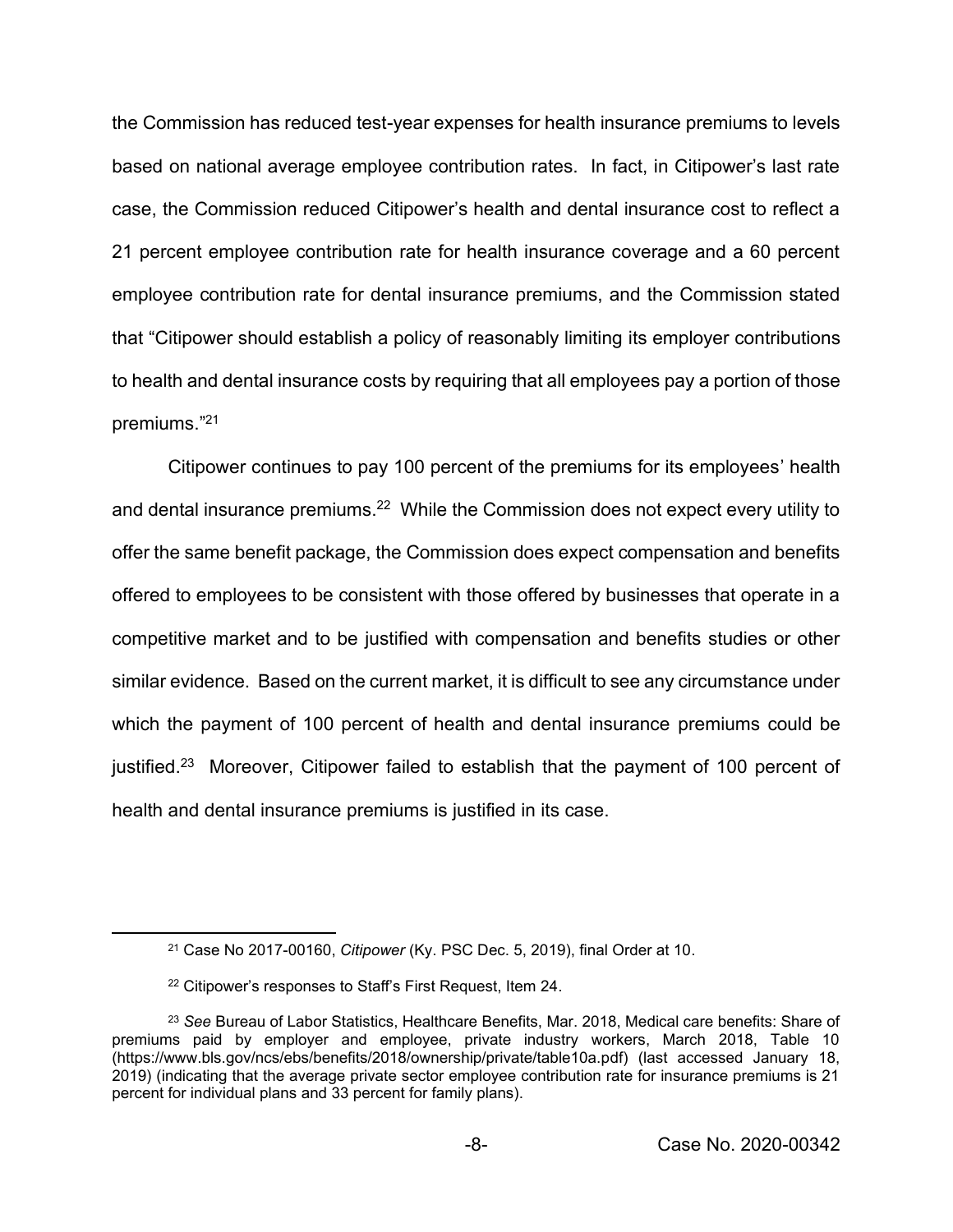While it probably would not have been practical for a utility of Citipower's size to perform a full benefit study, the Commission cannot find that the payment of 100 percent of insurance premiums is justified without some evidence to support it given the national trends. Thus, the Commission finds that Citipower's insurance expense should be reduced during the test period based on national average employee contributions rates of 21 percent for individual health insurance<sup>24</sup> and 60 percent for dental insurance.<sup>25</sup>

In the test year, Citipower reported paying \$45,633.43 in employee health insurance premiums and  $$1,584.36$  in employee dental insurance premiums.<sup>26</sup> In 2020 Citipower reports paying \$49,182.12 in employee health insurance premiums and \$2,112.48 in employee dental insurance premiums.<sup>27</sup> Based on the employee contribution rates discussed above, the Commission has reduced Citipower's health insurance cost by \$10,328<sup>28</sup> and has reduced the dental insurance cost by \$1,267<sup>29</sup> for a total reduction of \$11,595.<sup>30</sup>

 $29$  \$2,112 x 60% = \$1,267

<sup>&</sup>lt;sup>24</sup> Bureau of Labor Statistics, Healthcare Benefits, March 2019, Table 10, private industry workers. (https://www.bls.gov/ncs/ebs/benefits/2019/ownership/private/table10a.pdf); *see also* Bureau of Labor Statistics, Healthcare Benefits, March 2018, Table 10, private industry workers. (https://www.bls.gov/ncs/ebs/benefits/2018/ownership/private/table10a.pdf) (showing the same percentage contribution rate in 2018).

<sup>25</sup> The Willis Benchmarking Survey, 2015, at 62–63.

<sup>(</sup>https://www.willis.com/Documents/publications/Services/Employee\_Benefits/20151230\_2015WillisBenefi tsBenchmarkingSurveyReport.pdf)

<sup>26</sup> Citipower's responses to Staff's First Request, Item 24.

<sup>27</sup> *Id*.

 $28$  \$49,182 x 21% = \$10,328

<sup>30</sup> See Appendix A, Adjustment K.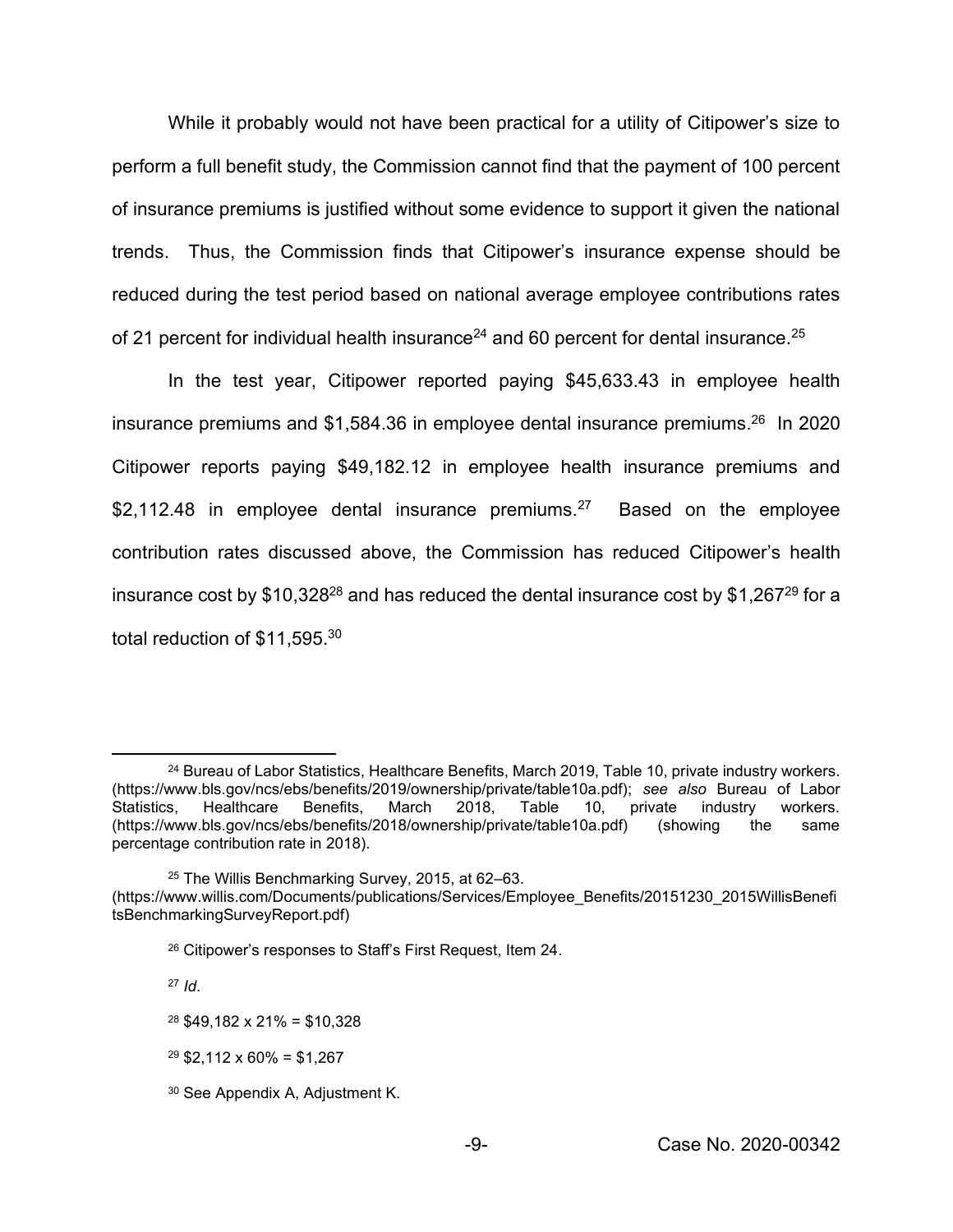#### Rate Case Expense

Citipower requested recovery of its rate case amortization in its application. The Commission finds that the rate case expense incurred by Citipower of \$10,974 is reasonable and that Citipower should be allowed rate recovery of this cost over the requested three-year amortization period for an adjustment of \$3,658.<sup>31</sup>

#### **Depreciation**

Citipower reported a test-year depreciation expense of  $$85,110.<sup>32</sup>$  However, Citipower proposed a pro forma adjustment of its depreciation expense based on its purchase of the Herbert White pipeline. Specifically, Citipower projected an increase in depreciation expense of \$37,500 per year arising from its purchase of the Herbert White pipeline that was accepted in Case No. 2019-00109. 33 Thus, the Commission finds that Citipower's pro forma adjustment to its depreciation expense is reasonable and therefore accepts Citipower's proposed adjustment.<sup>34</sup>

### Amortization

Citipower reported a test-year amortization expense of \$13,188, $35$  which was identified in Case No. 2008-00392 as the amortization of a Gas Plant Acquisition Adjustment.<sup>36</sup> The Commission eliminated this expense item from the determination of

- $33$  \$1.5 million / 40 years = \$37,500 per year.
- <sup>34</sup> See Appendix A, Adjustment I.
- <sup>35</sup> 2019 Annual Report at 26.

<sup>31</sup> See Appendix A, Adjustment L.

<sup>32</sup> 2019 Annual Report at 26.

<sup>36</sup> *See* Case No. 2008-00392, *Application of Citipower, LLC for Rate Adjustment for Small Utilities Pursuant to 807 KAR 5:076*, (Ky. PSC Apr. 3, 2009), final Order at 7.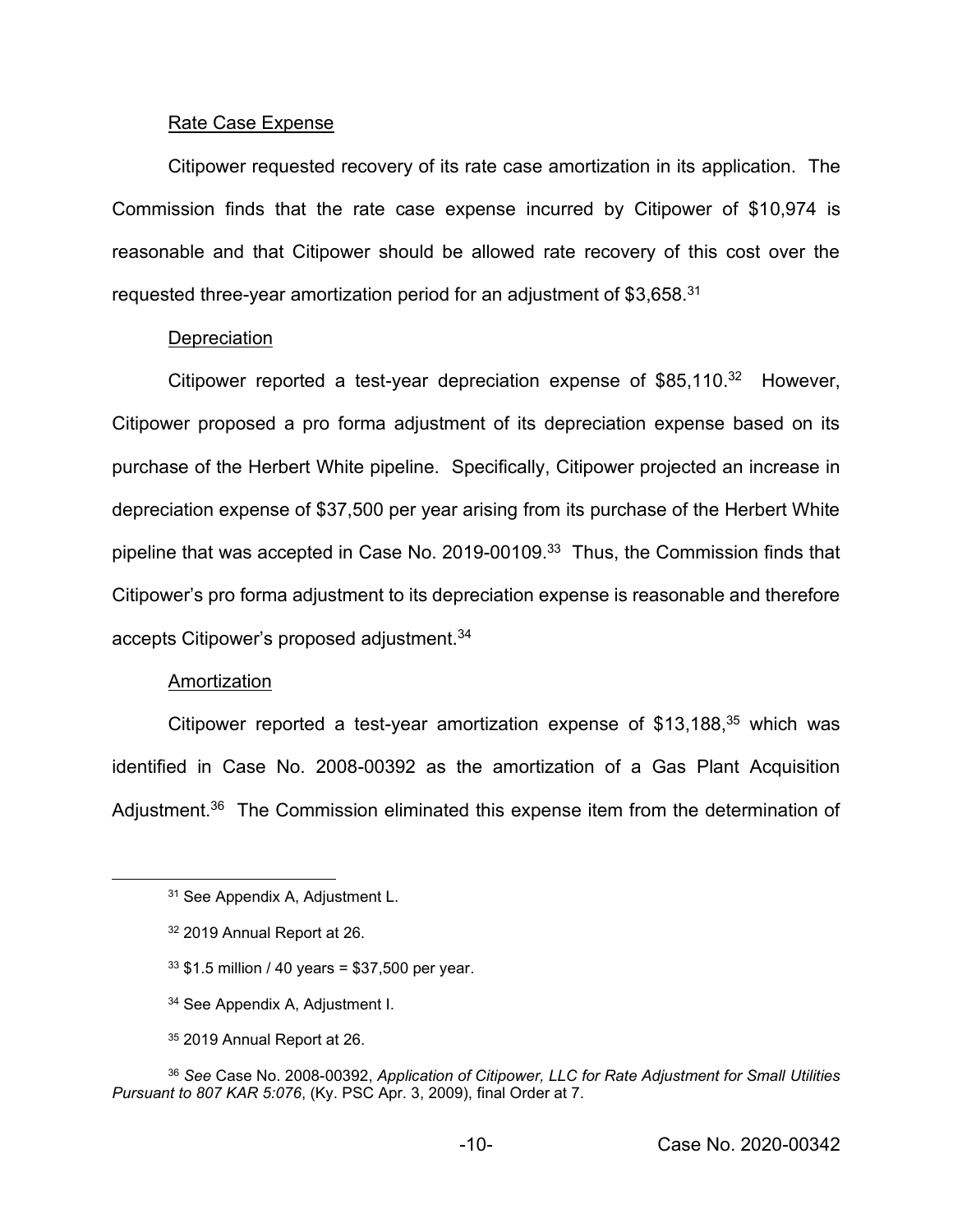Citipower's revenue requirement, finding that "[e]xcept in unusual circumstances, which the Commission does not find to exist in this case, this type of expense is not allowed for ratemaking purposes."<sup>37</sup> Citipower has removed the amortization expense as the Commission has in previous cases and therefore, the Commission accepts the reduction in amortization expense by \$13,188.38

### Interest Expense

The Commission approved the acquisition of the Herbert White pipeline in its Case No. 2019-00109. The Commission approved the inclusion of \$86,951 in interest expense in the revenue requirement calculation and therefore the Commission approves the interest expense to be included should be included in this case as well.<sup>39</sup>

### Nonrecurring Charges<sup>40</sup>

The Commission has also reviewed Citipower's nonrecurring charges. Following the Commission's recent decisions concerning special nonrecurring charges, the Commission finds that as personnel are paid during normal business hours, estimated labor costs previously included in determining the amount of nonrecurring charges should be eliminated from the charges.<sup>41</sup> By reflecting only the marginal cost of the service in the nonrecurring charges, Citipower's rates will be more aligned with the principle of cost

<sup>37</sup> *Id.*, *see also* Case No. 2017-00160, *Citipower.*

<sup>38</sup> See Appendix A, Adjustment G.

<sup>39</sup> Application at ARF Form 1 – Attachment RR-OR (showing interest expense of \$86,951).

<sup>40</sup> 807 KAR 5:006, Section 9(2). A nonrecurring charge shall be included in a utility's tariff and applied uniformly throughout the area served by the utility. A charge shall relate directly to the service performed or action taken and shall yield only enough revenue to pay the expenses incurred in rendering the service.

<sup>41</sup> *See* Case No. 2020-00141, *Electronic Application of Hyden-Leslie County Water District for an Alternative Rate Adjustment* (Ky. PSC Nov. 6, 2020).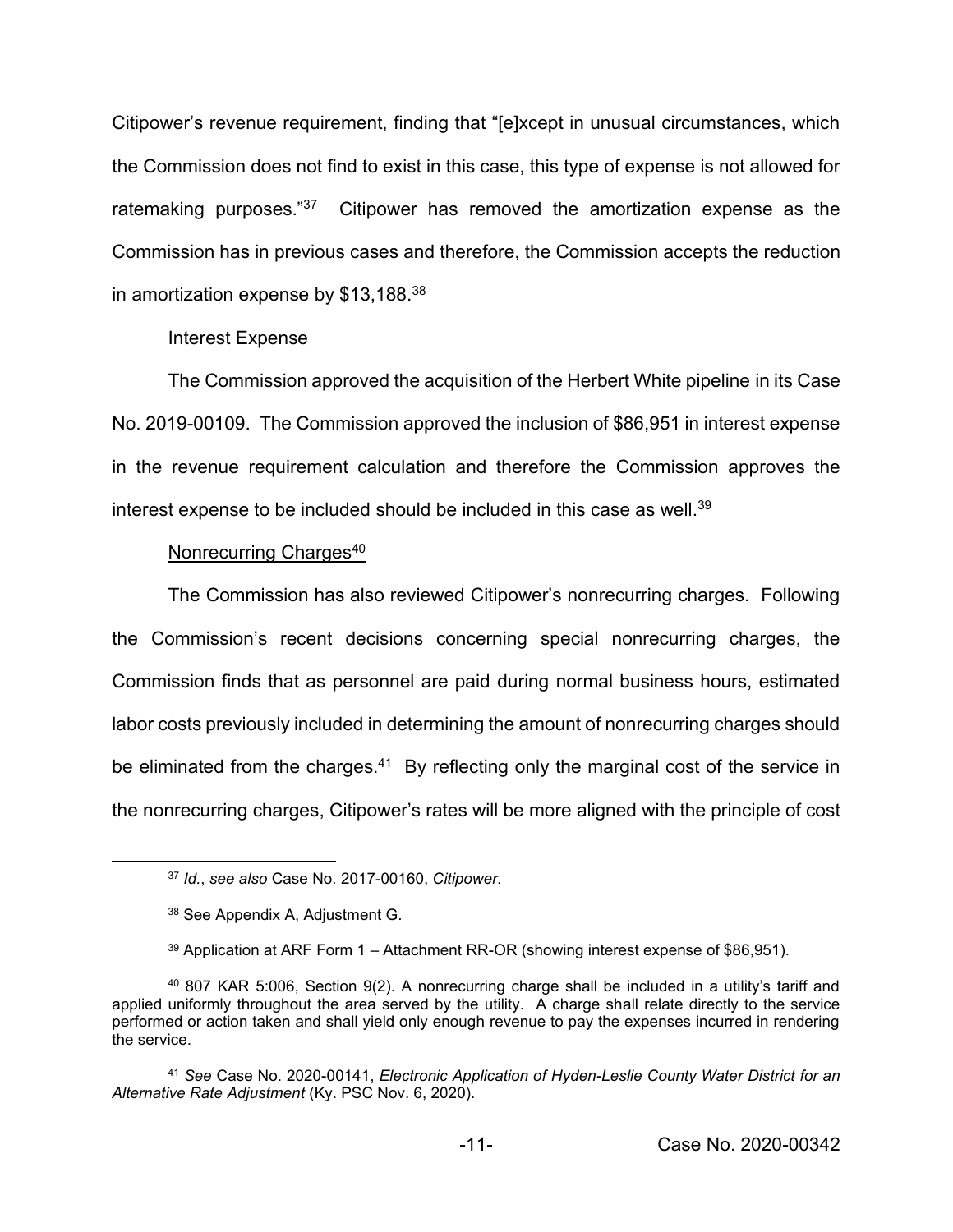causation. Merely allocating a fixed expense of ordinary labor costs in special nonrecurring charges like disconnect or reconnect fees creates a mismatch between how a utility incurs expenses and how it recovers those expenses from customers. The Commission has reviewed Citipower's nonrecurring cost justification and has adjusted charges by removing field labor costs and CSR costs from the charges. $42$  These adjustments results in the following revised nonrecurring charges Citipower should charge as well as a pro forma adjustment to other revenue of  $$(810).^{43}$ 

|                     |          |         |            | Revised |            |                   |
|---------------------|----------|---------|------------|---------|------------|-------------------|
| Charge              | Quantity | Rate    | Revenue    | Rates   | Revenue    | <b>Difference</b> |
| Reconnect<br>Charge | 41       | \$25.00 | \$1,025.00 | \$15.00 | \$615.00   | \$(410.00)        |
| <b>Disconnect</b>   | 40       | \$25.00 | \$1,000.00 | \$15.00 | \$600.00   | \$(400.00)        |
|                     |          |         |            |         | Adjustment | \$(810.00)        |

### Late Payment Charge

Citipower assesses customers who pay their bill after the due date a late fee of 10.00 percent. This fee is intended to elicit customer behavior, is not cost based, and creates a hardship on customers that are already unable to timely pay for service. The evidence collected in Case No. 2020-00085 challenged the efficiency and efficacy of delayed payment charges to certain customers.<sup>44</sup> In the response to the Commission's Request for Information in Case No. 2020-00085, the data provided by many utilities demonstrated that the moratorium on late payment fees had no material effect on the percentage of customers paying on time. Based on the evidence that a delayed payment

<sup>42</sup> Citipower's response to Staff's First Request, Item 8.

<sup>43</sup> See Appendix A, Adjustment N.

<sup>44</sup> Case No. 2020-00085, *Electronic Emergency Docket Related to the Novel Coronavirus COVID-19* (Ky. PSC Sept. 21, 2020).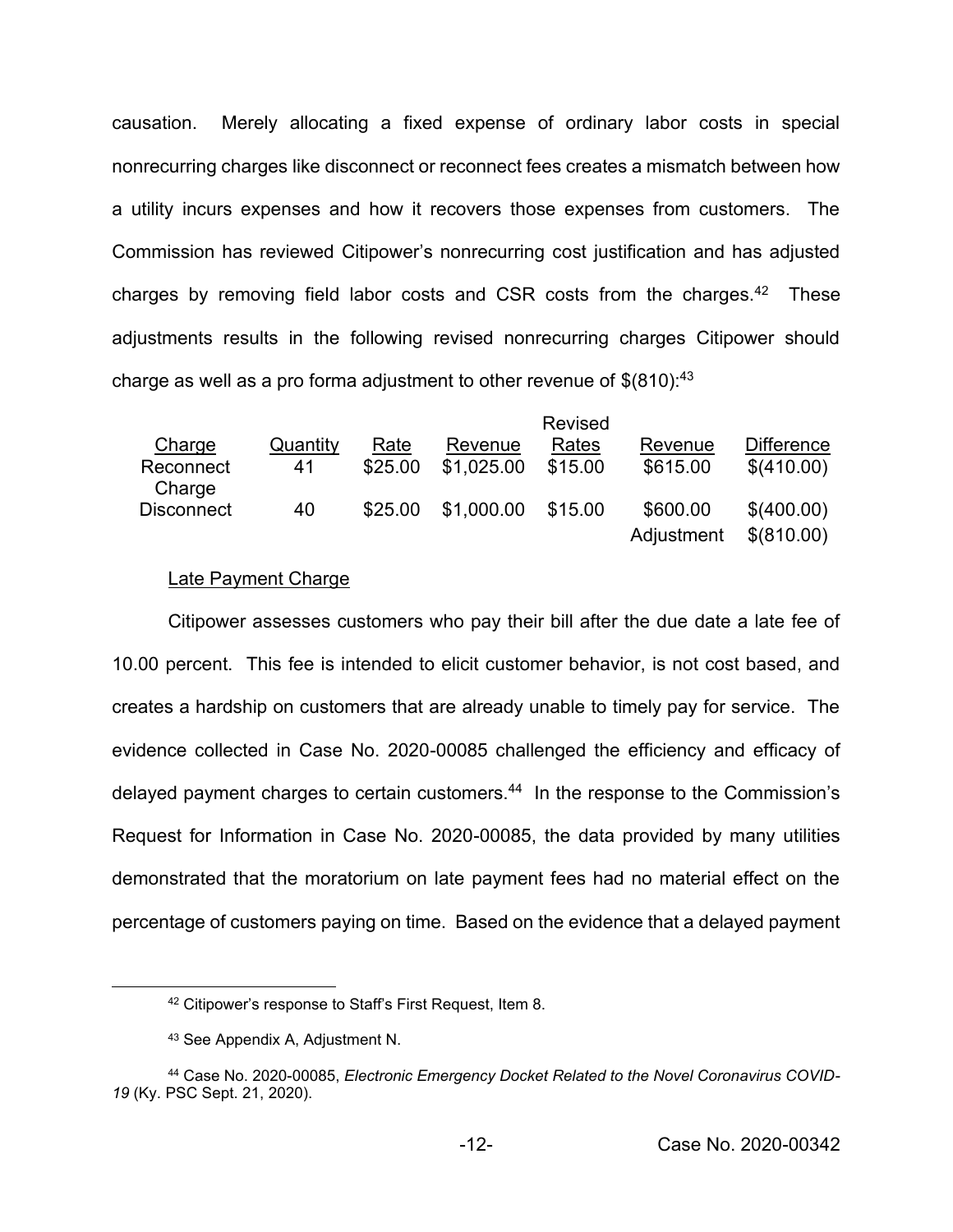charge does not appear to have the intended impact on residential customers' behavior, the Commission has found that accessing a late fee for this reason to be unreasonable.<sup>45</sup> The Commission believes that insofar as a utility intends on continuing to charge a late fee for other purposes, such as recovering the cost driven by residential customers who pay after the defined due date, a utility should be given an opportunity to provide a cost justification for residential late fees. Citipower responded to Commission Staff's First Request that its late fee was consistent with other utilities in the area for late payment fees and did not provide cost justification. Therefore, the Commission finds that Citipower should no longer charge a late payment charge to its customers and has made an adjustment to other gas revenues of \$(5,757) to remove late payment fees charged in the test year. 46

## Summary Impact of Adjustments

After considering the test-year operating revenues and expenses, including appropriate adjustments found reasonable herein, the Commission has determined that the financial results of Citipower's pro forma test-year operations are as follows:

|                           | <b>Test Year</b>  | Pro Forma   | Pro Forma         |
|---------------------------|-------------------|-------------|-------------------|
|                           | <b>Operations</b> | Adjustments | <b>Operations</b> |
| <b>Operating Revenues</b> | \$959,342         | \$(113,763) | \$845,579         |
| <b>Operating Expenses</b> | \$962,974         | \$(157,447) | \$805,527         |
| Net Operating Income      | \$(3,632)         | \$43,684    | \$(40,052)        |

<sup>45</sup> *See* Case No. 2020-00174, *Electronic Application of Kentucky Power Company for (1) A General Adjustment of its Rates for Electric Service; (2) Approval of Tariffs and Riders; (3) Approval of Accounting Practices to Establish Regulatory Assets and Liabilities; (4) Approval of a Certificate of Public Convenience and Necessity; and (4) All Other Required Approvals and Relief* (Ky. PSC Jan. 13, 2021), Order.

<sup>46</sup> See Appendix A, Adjustment M.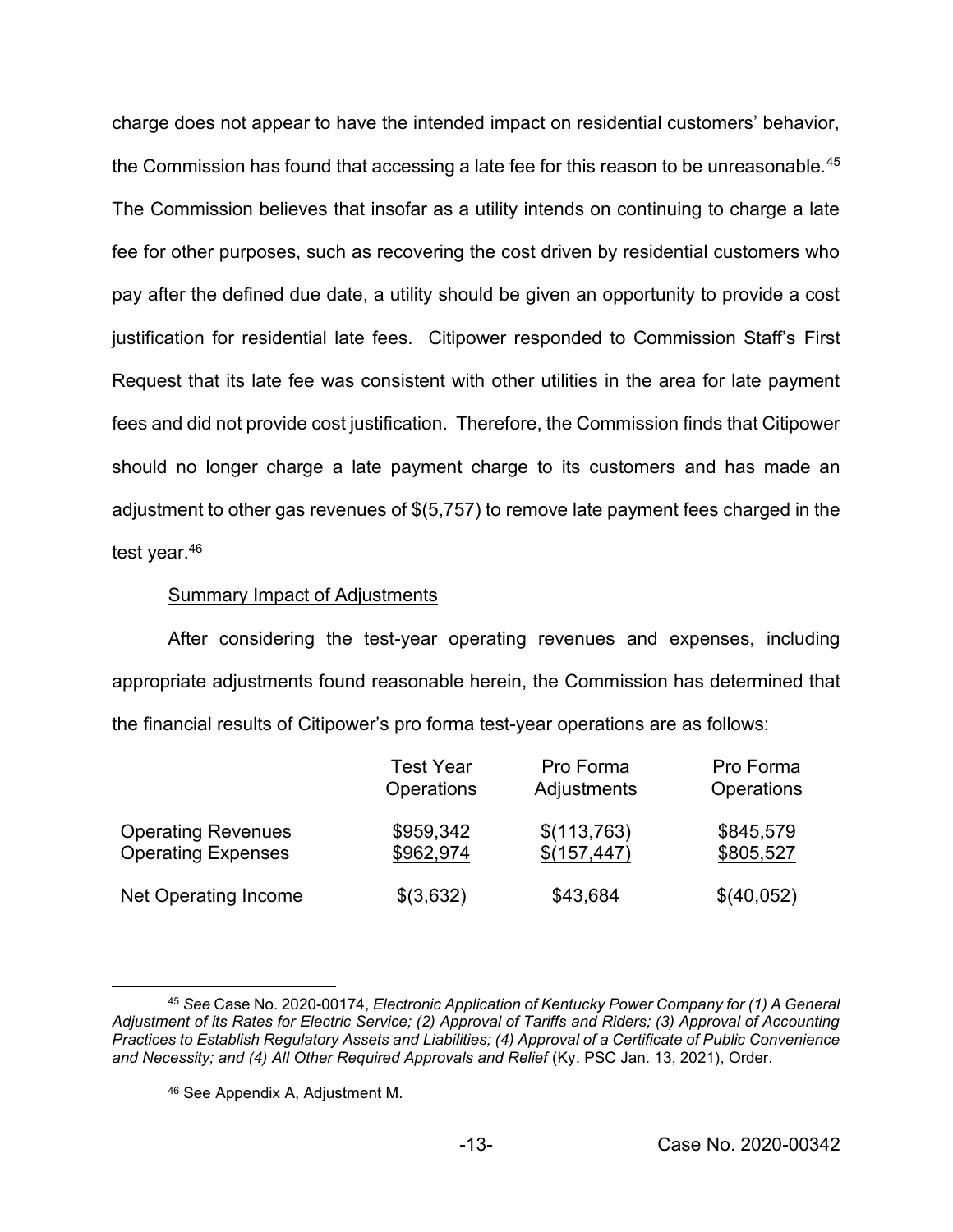## REVENUE REQUIREMENT DETERMINATION

The Commission has historically used an operating-ratio approach to determine revenue requirements for small, privately owned utilities.<sup>47</sup> This approach is used because either no basis for rate of return determination exists or the cost of the utility has fully or largely been recovered through the receipt of contributions. Given that Citipower is a small gas distribution system, the Commission finds that this method should be used to determine Citipower's revenue requirement.

As shown in the table below, Citipower's pro forma operations combined with an 88 percent operating ratio results in a revenue requirement from base rates of \$974,046, which is an increase of 19.18 percent, or \$156,743, over normalized revenues from existing base rates of \$ \$817,303.

Operating ratio <sup>=</sup> Operation & Maintenance Exp. + Depreciation + Taxes Gross Revenues

<sup>&</sup>lt;sup>47</sup> An operating ratio measures the difference between operating revenues and operating expenses. It is defined by the following equation.

The Commission has found that the operating ratio is a reasonable and necessary alternative to the rate of return method for calculating the allowable net operating income for small investor-owned utilities. Specifically, it has found that the rate of return method cannot be used because there is "no basis" upon which to determine a rate of return for these utilities, Case No. 95-236, *Application of Thelma Waste Control, Inc. for a Rate Adjustment Pursuant to the Alternative Rate Filing Procedure for Small Utilities* (Ky. PSC Apr. 15, 1996) at 6. Further, it has found that the operating-ratio method is appropriate when plant investment is low and operating expenses are high, Case No. 7982, *Notice of Application of Fern Lake Company* (Ky. PSC Aug. 27, 1981) at 3.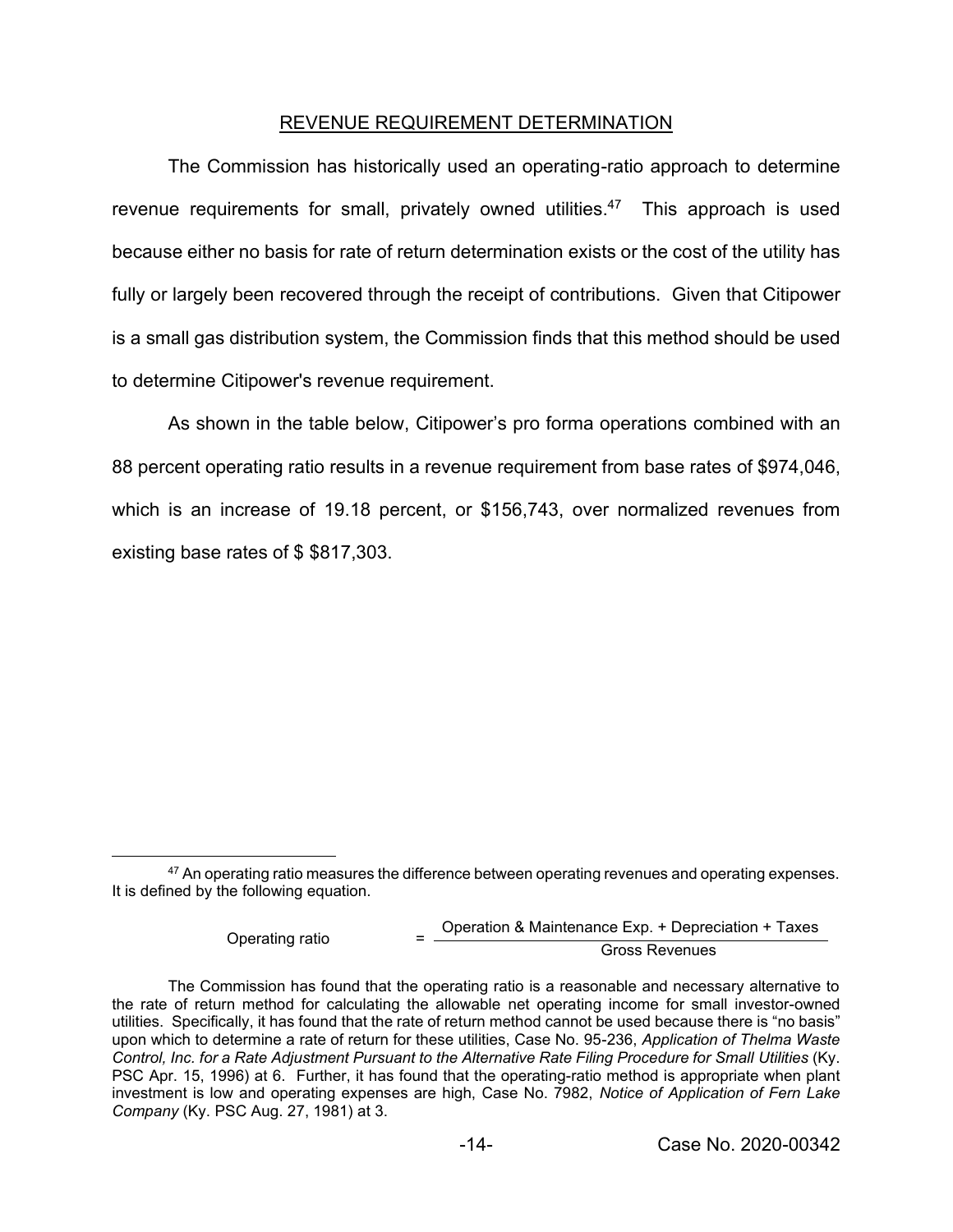| Pro Forma Operating Expenses (Net of Purchased Gas Costs)<br>Divided by: Operating Ratio                                                                                                   | \$<br>805,527<br>0.88        |
|--------------------------------------------------------------------------------------------------------------------------------------------------------------------------------------------|------------------------------|
| Sub-Total<br>Less: Pro Forma Operating Expenses Before Income Taxes                                                                                                                        | 915,371<br>(805, 527)        |
| Net Income Allowable<br>Add:<br>Provision for State and Federal Income Taxes, if Applicable<br>Interest Expense<br>Pro Forma Operating Expenses Before Taxes<br><b>Cost of Natural Gas</b> | 109,844<br>86,951<br>805,527 |
| <b>Total Revenue Requirement</b><br><b>Other Operating Revenue</b><br>Less:<br>Non-operating Revenue<br>Interest Income                                                                    | 1,002,322<br>(28, 276)       |
| Total Revenue Required from Rates for Service<br>Revenue from Sales at Present Rates Net of Purchased Gas Costs)<br>Less:                                                                  | 974,046<br>817,303           |
| Required Revenue Increase<br>Percentage Increase                                                                                                                                           | 156,743<br>\$<br>19.18%      |

# RATES AND RATE DESIGN

Citipower has four rate classes designated as Residential, Commercial, Industrial, and Institutional. Citipower proposed to increase the monthly customer charge and volumetric rates, in all customer classes, by the same percentage amount so that the total increase is spread out as evenly as possible. 48 Citipower stated that it decided to do an equal percentage allocation between monthly and volumetric rates to help keep monthly bills comparatively lower during the warmer months.<sup>49</sup> The proposed rate increases are as follows:

<sup>48</sup> Application at Supplemental Information.

<sup>49</sup> Citipower's response to Staff's First Request Item 2b.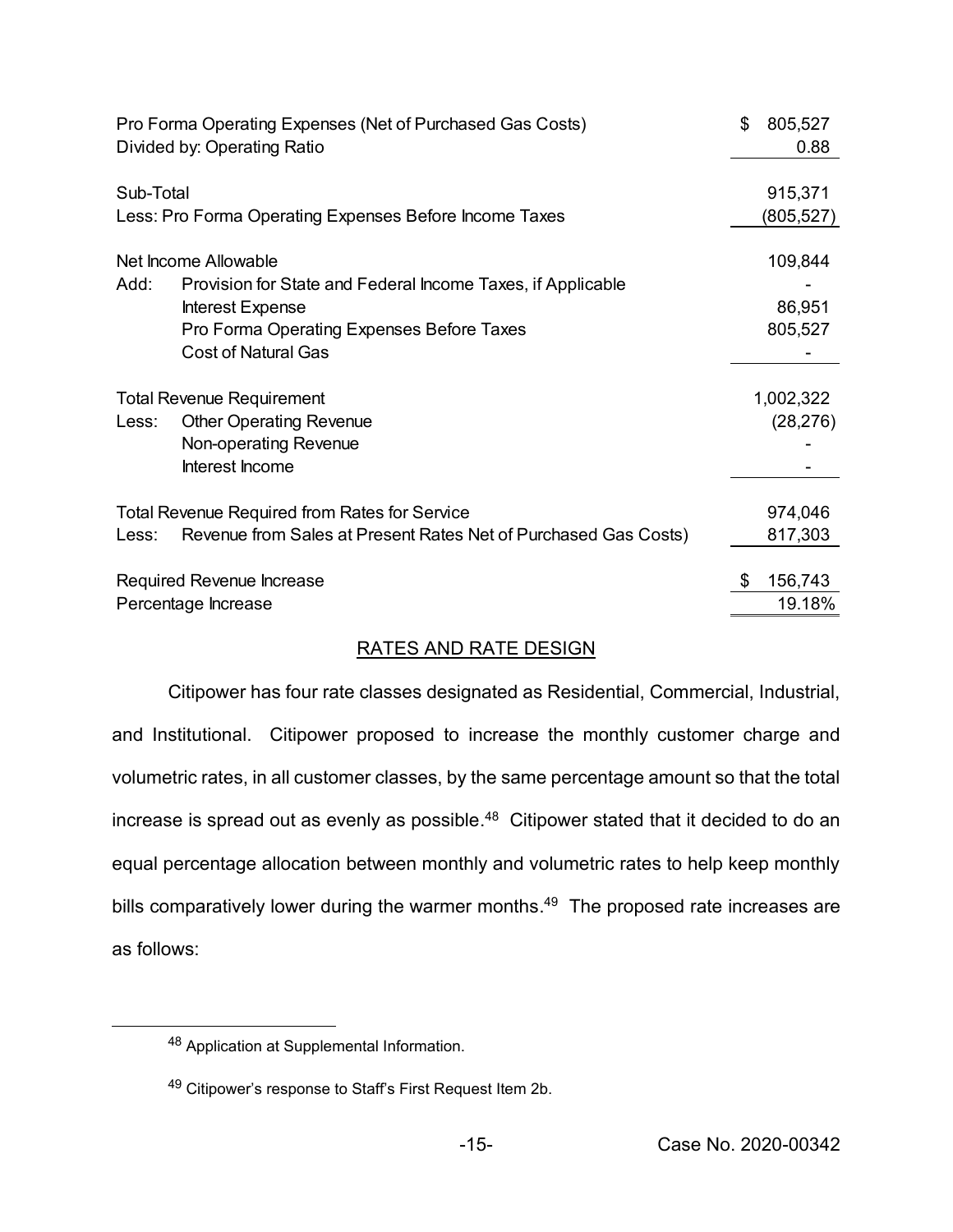| <b>Rate Class</b> |                  | Current            | Proposed         |                    |  |
|-------------------|------------------|--------------------|------------------|--------------------|--|
|                   | <b>Base Rate</b> | Volumetric per Mcf | <b>Base Rate</b> | Volumetric per Mcf |  |
| Residential       | \$10.60          | \$10.3958          | \$13.74          | \$13.4759          |  |
| Commercial        | \$19.90          | \$10.4620          | \$25.80          | \$13.5617          |  |
| Industrial        | \$19.90          | \$10.4620          | \$25.80          | \$13.5617          |  |
| Institutional     | \$26.50          | \$11.1506          | \$34.35          | \$14,4544          |  |

Citipower did not perform a cost of service study (COSS).<sup>50</sup> Upon review of Citipower's annual reports a shift has occurred with the residential rate class contributing 14 percent of the total revenue in 2012 to 19 percent in 2019. 51 The Commission finds that if this trend continues, a COSS will need to be performed by Citipower to ensure that a subsidization in rates does not occur. The Commission has previously found that an across-the-board increase is appropriate and equitable method of cost allocation in the absence of a COSS and finds in this case that an across-the-board increase is appropriate.<sup>52</sup> The rates set forth in the Appendix B to this Order are based upon the revenue requirement as calculated and will produce sufficient revenues from gas sales to recover the \$974,046 revenue requirement from rates, an approximate 19.18 percent increase. These rates will increase the gas bill of a typical residential customer using

<sup>50</sup> Citipower's response to Staff's Second Request, Item 8.

| <sup>51</sup> Annual Report of Citipower, LLC to the Public Service Commission for the Calendar Year Ended |  |  |  |
|------------------------------------------------------------------------------------------------------------|--|--|--|
| December 31, 2012 and 2019 Annual Report.                                                                  |  |  |  |

|                                  |                         | <b>CitiPower LLC Annual Reports</b> |               |              |               |              |               |               |              |  |
|----------------------------------|-------------------------|-------------------------------------|---------------|--------------|---------------|--------------|---------------|---------------|--------------|--|
|                                  |                         | 2019                                | 2018          | 2017         | 2016          | 2015         | 2014          | 2013          | 2012         |  |
| Total                            | <b>Customers</b>        | 451                                 | 445           | 444          | 429           | 416          | 400           | 400           | 390          |  |
|                                  | Mcf                     | 67,568                              | 73.354        | 56,031       | 65.482        | 73,450       | 78,627        | 85,025        | 65,432       |  |
|                                  | Revenue                 | \$951.874                           | \$944.614     | \$653.182    | \$709.355     | \$883,162    | \$968.343     | \$980,610     | \$741,904    |  |
| Residential                      | <b>Customers</b><br>Mcf | 365<br>10.950                       | 353<br>12.570 | 351<br>9.762 | 334<br>10.072 | 324<br>9.839 | 308<br>11.060 | 309<br>10.505 | 301<br>7,891 |  |
|                                  |                         | Revenue \$183,590                   | \$181.496     | \$121,263    | \$122.418     | \$139,798    | \$148,806     | \$136,631     | \$103.201    |  |
| Percentage of Revenue Over Total |                         |                                     |               |              |               |              |               |               |              |  |
| <b>Residential Rate Class</b>    |                         | 19%                                 | 19%           | 19%          | 17%           | 16%          | 15%           | 14%           | 14%          |  |

<sup>52</sup> *See, e.g.,* Case No. 2014-00354, *Alternative Rate Adjustment Filing of Western Mason County Water District* (Ky. PSC May. 15, 2015) Order.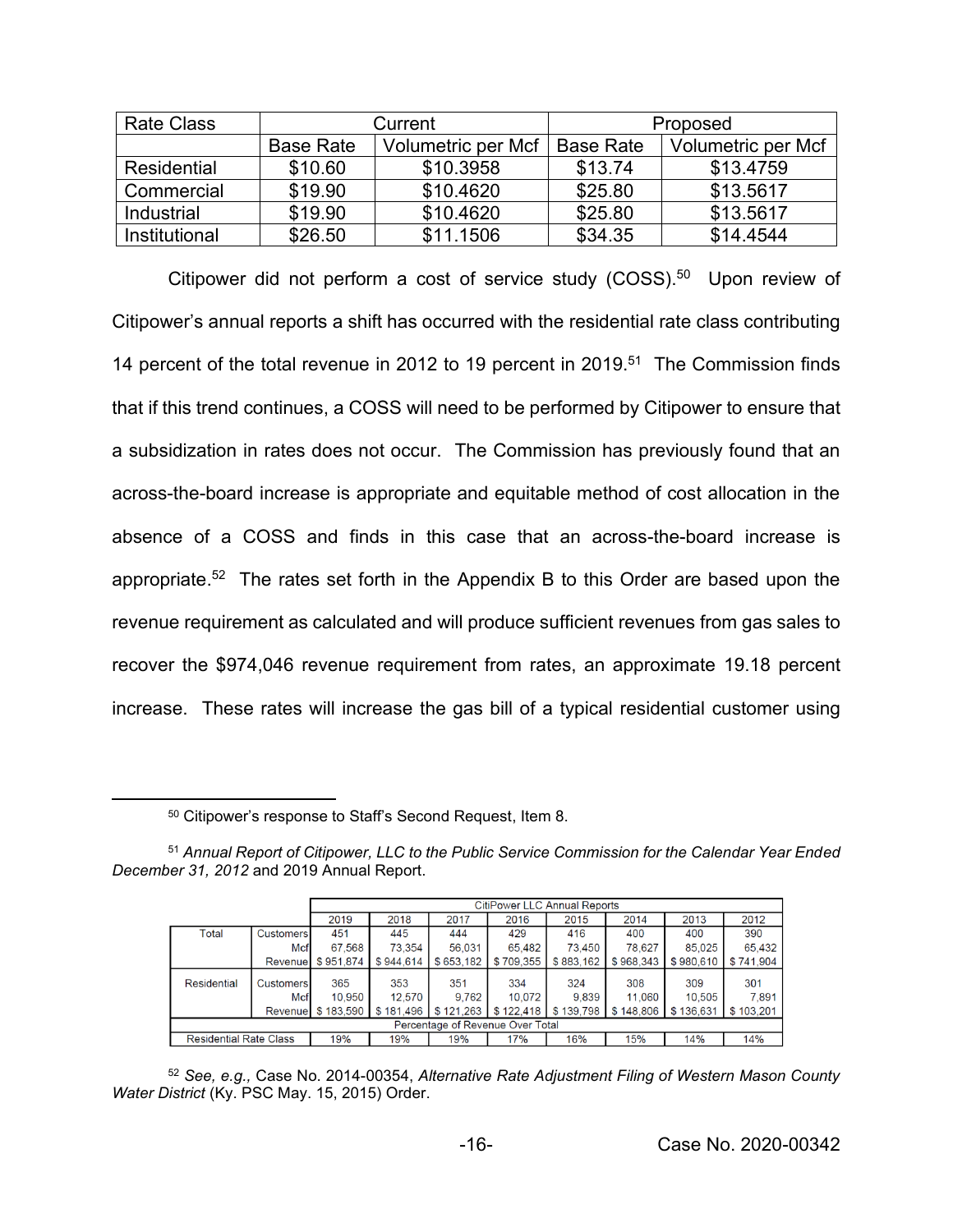2.58 Mcf monthly from \$37.42 to \$44.59, an increase on \$7.16, or approximately 19.14 percent.

# SUMMARY

After consideration of the evidence of record and being sufficiently advised, the Commission finds that:

1. The rates proposed by Citipower would produce revenues in excess of the amount found reasonable herein and should be denied.

2. The rates set forth in the Appendix B to this Order are fair, just and reasonable and should be approved.

IT IS THEREFORE ORDERED that:

1. The rates proposed by Citipower are denied.

2. The rates and charges found reasonable herein, and set forth in the Appendix B to this Order, are approved for service rendered by Citipower on and after the date of this Order.

3. Within 20 days of the date of this Order, Citipower shall file with this Commission, using the Commission's electronic Tariff Filling System, revised tariff sheets setting out the rates approved herein and reflecting that they were approved pursuant to this Order.

4. This case is closed and removed from the Commission's docket.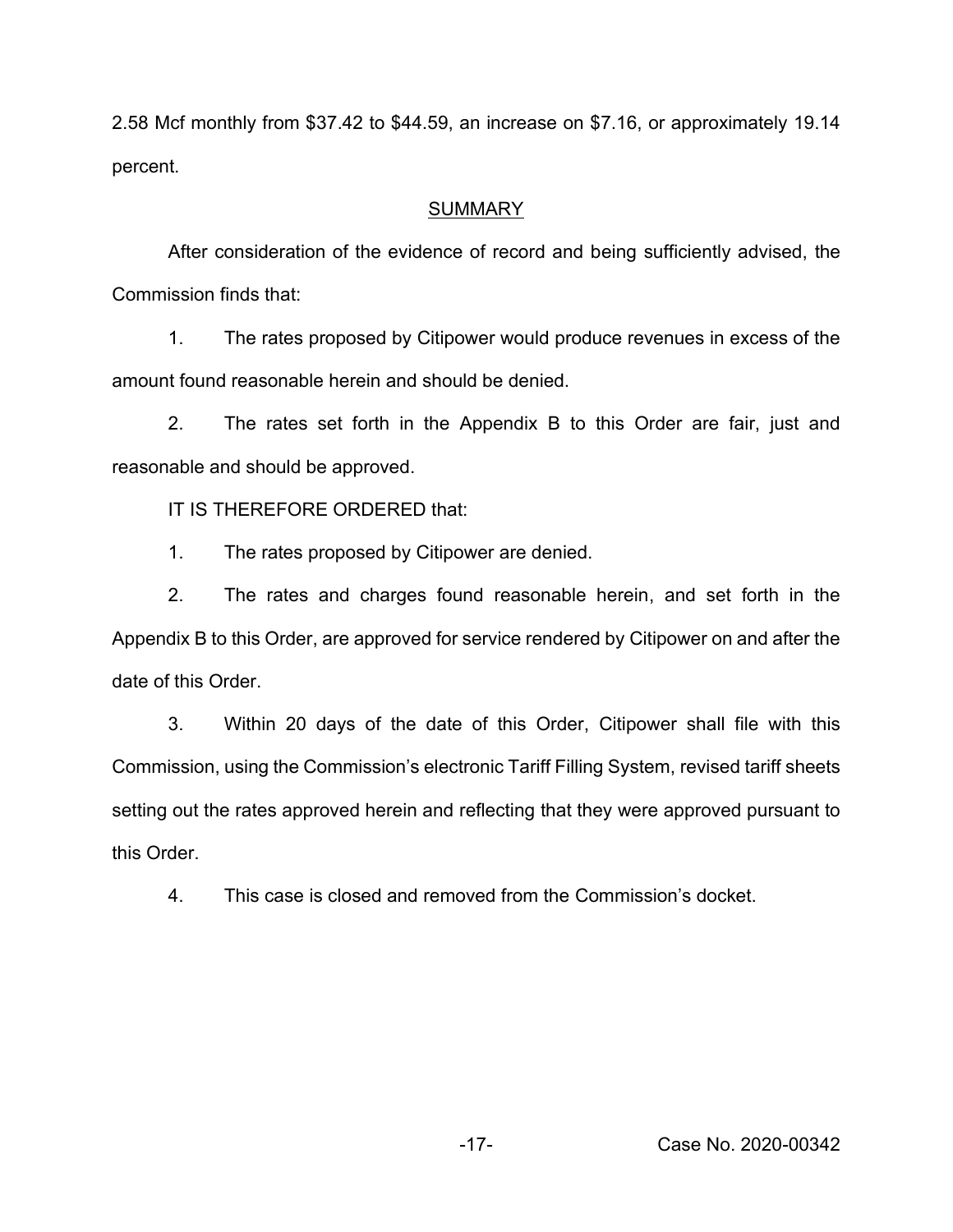By the Commission



ATTEST:

Jhde U. France

Executive Director

Case No. 2020-00342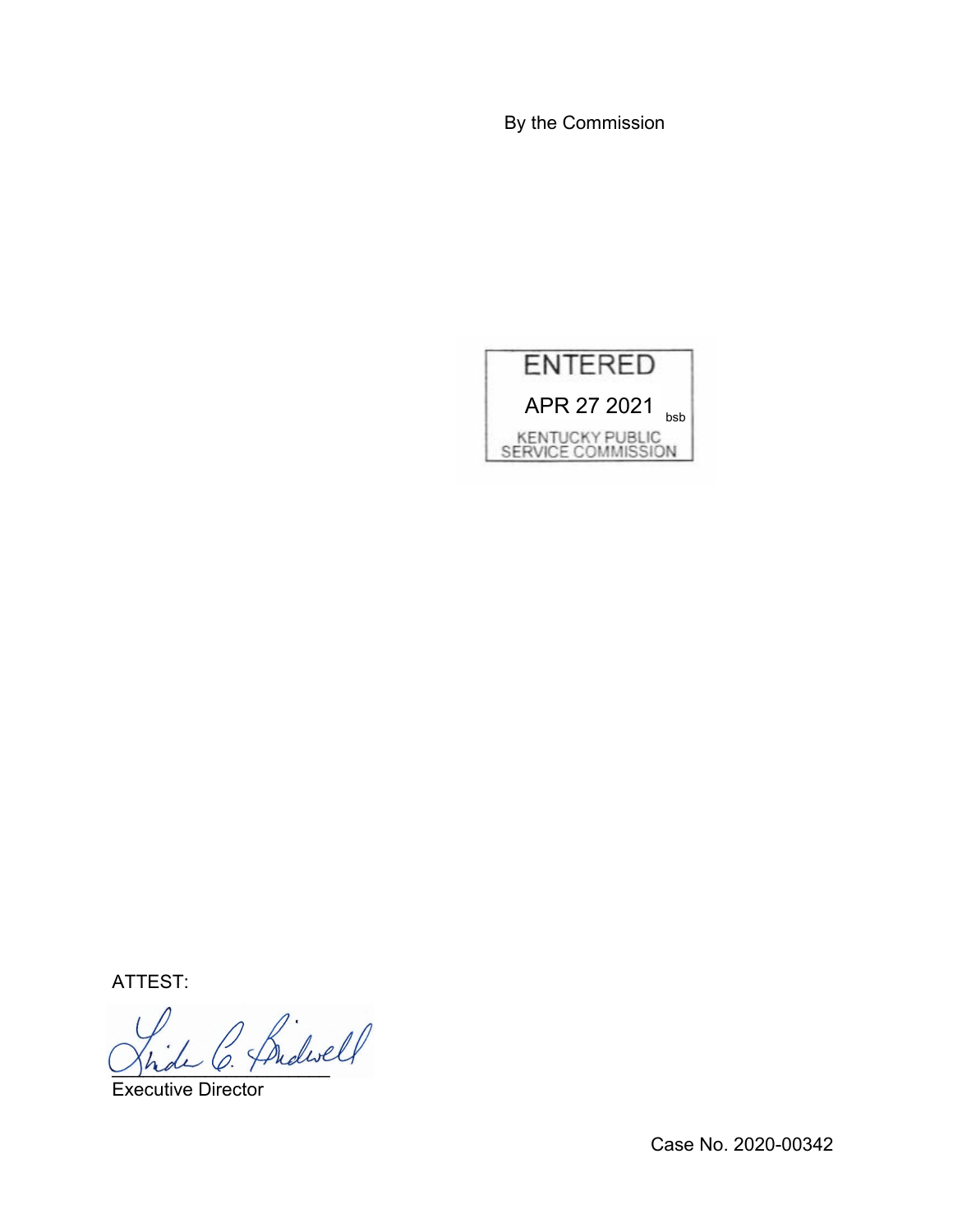# APPENDIX A

# APPENDIX TO AN ORDER OF THE KENTUCKY PUBLIC SERVICE COMMISSION IN CASE NO. 2020-00342 DATED APR 27 2021

|                                                   |                  |               |           | Staff |                         |        |                             |
|---------------------------------------------------|------------------|---------------|-----------|-------|-------------------------|--------|-----------------------------|
|                                                   | <b>Test Year</b> | Adjustment    | (Ref.)    |       | Adjustment              | (Ref.) | Pro Forma                   |
| <b>Operating Revenues</b>                         |                  |               |           |       |                         |        |                             |
| Sales of Gas                                      |                  |               |           |       |                         |        |                             |
| Residential                                       | \$<br>183,590    | \$<br>85,327  | (A)       | \$    | (48, 543)               | F      | \$<br>220,374               |
| Residential                                       |                  |               |           | \$    | 8,532                   | F      | \$<br>8,532                 |
| Commercial and Industrial                         | 768,284          | 353,216       | (A)       |       | (191, 084)              | F      | 930,416                     |
| Interdepartmental                                 |                  |               |           |       |                         |        |                             |
| Sales for Resale                                  |                  |               |           |       |                         |        |                             |
| <b>Total Sales of Gas</b>                         | 951,874          | 438,543       |           |       | (342,019)<br>(573, 114) | H      | \$<br>(342, 019)<br>817,303 |
|                                                   |                  |               |           |       |                         |        |                             |
| <b>Other Operating Revenues</b>                   |                  |               |           |       |                         |        |                             |
| <b>Forfeited Discounts</b>                        |                  |               |           |       |                         |        |                             |
| Miscellaneous Services Revenues                   |                  | 27,375        | (B)       |       |                         |        | 27,375                      |
| Rent from Gas Property                            |                  |               |           |       |                         |        |                             |
| Other Gas Revenues                                | 7,468            |               |           |       | (5,757)                 | M      | 1,711                       |
| <b>Other Gas Revenues</b>                         |                  |               |           |       | (810)                   | N      | (810)                       |
| <b>Total Operating Revenues</b>                   | 959,342          | 465,918       |           |       | (579, 681)              |        | 845,579                     |
| <b>Operating Expenses</b>                         |                  |               |           |       |                         |        |                             |
| Operation and Maintenance Expenses                |                  |               |           |       |                         |        |                             |
| Manufactured Gas Production Expenses              |                  |               |           |       |                         |        |                             |
| <b>Natural Gas Production Expenses</b>            |                  |               |           |       |                         |        |                             |
| <b>Exploration and Development Expenses</b>       |                  |               |           |       |                         |        |                             |
| Storage Expenses                                  |                  |               |           |       |                         |        |                             |
| Other Gas Supply Expenses                         | 332,100          |               |           |       | (332, 100)              | Н      |                             |
| <b>Transmission Expenses</b>                      | 1,451            | 37,021        | (C)       |       |                         |        | 38,472                      |
| <b>Distribution Expenses</b>                      | 60,557           | 23,186        | (C)       |       |                         |        | 83,743                      |
| <b>Customer Accounts Expenses</b>                 | 153,404          | 115,925       | (C,D)     |       |                         |        | 269,329                     |
| <b>Customer Service and Informatonal Expenses</b> |                  |               |           |       |                         |        |                             |
| Administrative and General Expenses               | 271,873          | 54,146        | (E)       | \$    | (72,000)                | J      | 254,019                     |
| Administrative and General Expenses               |                  |               |           | \$    | (11, 595)               | Κ      | (11, 595)                   |
| Administrative and General Expenses               |                  |               |           | \$    | 3,658                   | L      | 3,658                       |
| Total Operation and Maintenance Expenses          | 819,385          | 230,278       |           |       | (412, 037)              |        | 637,626                     |
| Depreciation                                      | 85,110           | 37,500        | $($ l $)$ |       |                         |        | 122,610                     |
| Amortization Expense                              | 13,188           | (13, 188)     | (G)       |       |                         |        |                             |
| Taxes Other Than Income                           | 45,291           |               |           |       |                         |        | 45,291                      |
| <b>Total Operating Expense</b>                    | 962,974          | 254,590       |           |       | (412, 037)              |        | 805,527                     |
|                                                   |                  |               |           |       |                         |        |                             |
| Utility Operating Income                          | \$<br>(3,632)    | \$<br>211,328 |           | \$    | (167, 644)              |        | \$<br>40,052                |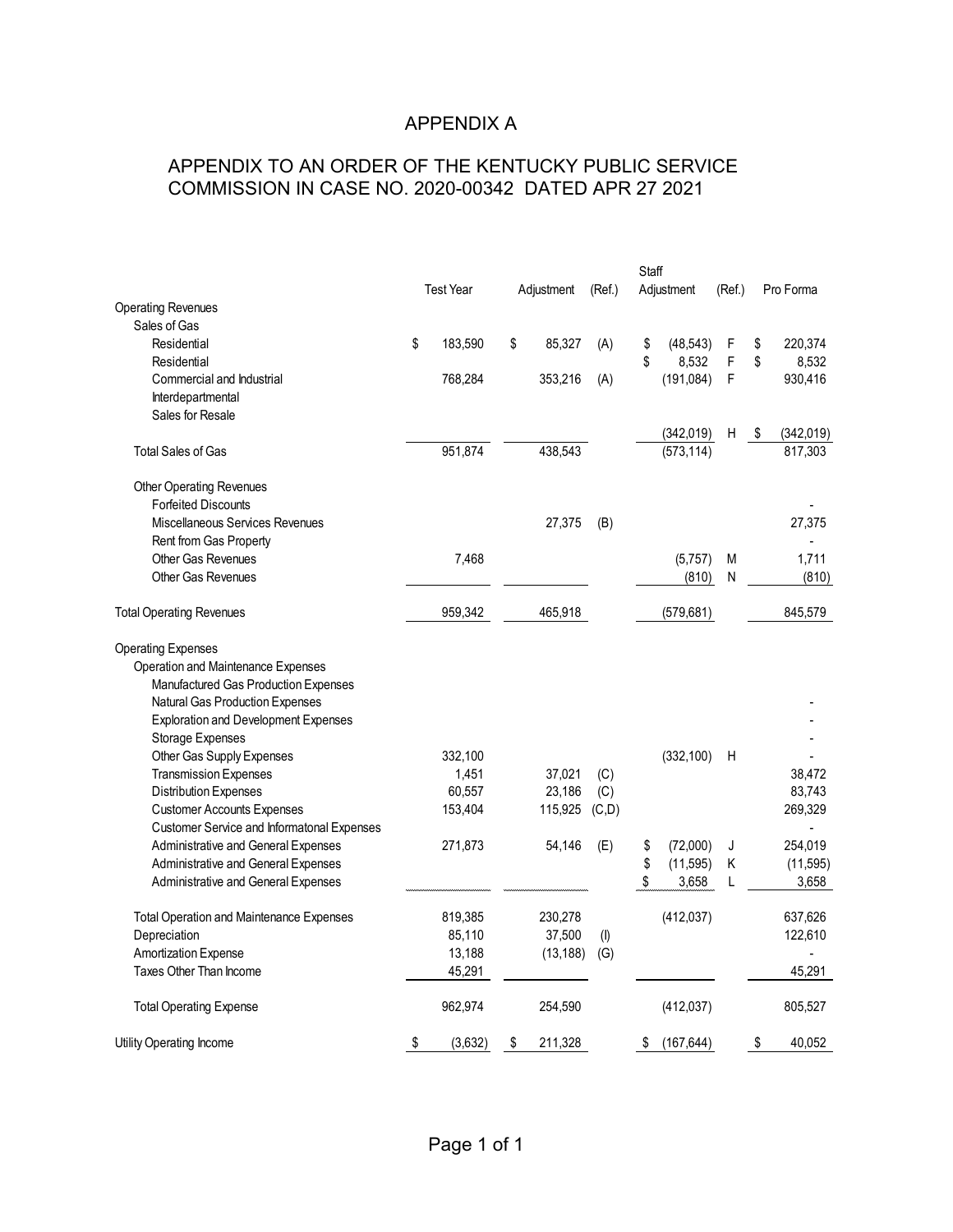## APPENDIX B

## APPENDIX TO AN ORDER OF THE KENTUCKY PUBLIC SERVICE COMMISSION IN CASE NO. 2020-00342 DATED APR 27 2021

The following rates and charges are prescribed for the customers served by Citipower, LLC. All other rates and charges not specifically mentioned in this Order shall remain the same as those in effect under the authority of this Commission prior to the effective date of this Order.

### RESIDENTIAL

|                                   | <b>Base Rate</b>     | <b>Gas Cost</b><br>Recovery<br>Rate* | Total     |
|-----------------------------------|----------------------|--------------------------------------|-----------|
| <b>Customer Charge</b><br>All Mcf | \$12.62<br>\$12.3897 | \$5.8875                             | \$18.2772 |
| <b>COMMERCIAL AND INDUSTRIAL</b>  |                      |                                      |           |
|                                   |                      | <b>Gas Cost</b><br>Recovery          |           |
|                                   | <b>Base Rate</b>     | Rate                                 | Total     |
| <b>Customer Charge</b>            | \$23.72              |                                      |           |
| All Mcf                           | \$12.4688            | \$5.8875                             | \$18.3563 |
| <b>INSTITUTIONAL</b>              |                      |                                      |           |
|                                   |                      | <b>Gas Cost</b><br>Recovery          |           |
|                                   | <b>Base Rate</b>     | Rate                                 | Total     |
| <b>Customer Charge</b>            | \$31.58              |                                      |           |
| All Mcf                           | \$13.2893            | \$5.8875                             | \$19.1768 |
|                                   |                      |                                      |           |

\*Gas Cost Recovery Rate approved in Case No. 2021-00096 effective April 1, 2021.

### NONRECURRING CHARGES

| Turn on Charge                                | \$15.00 |
|-----------------------------------------------|---------|
| <b>Reconnect Charge</b>                       | \$15.00 |
| <b>Termination or Field Collection Charge</b> | \$15.00 |
| <b>Special Meter Reading Charge</b>           | \$15.00 |
| <b>Meter Resetting Charge</b>                 | \$15.00 |
| Meter Test Charge                             | \$15.00 |